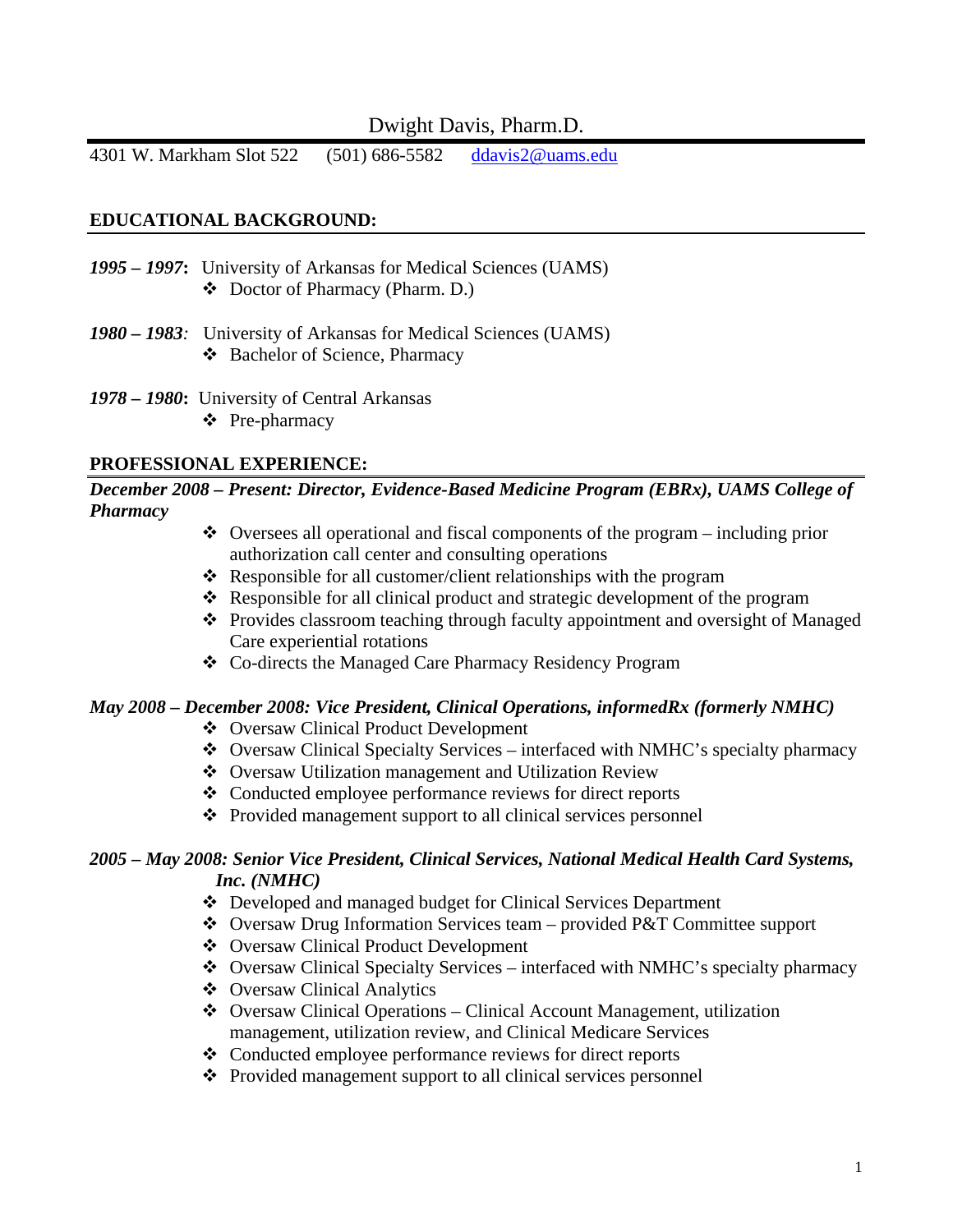# *2004 – 2005: Senior Vice President, Risk Management & Product Development, NMHC Integrail*

- \* Oversaw the development of all clinical programs for the company.
- Developed strategy for providing NMHC customers with clinical management tools
- Assisted in the development of NMHC Integrail's products and services portfolio
- Defined quality assurance measures for NMHC Integrail's clinical management/predictive modeling tools
- Managed analytical support for products and services development
- Assisted with development of corporate growth strategy
- ❖ Oversaw Risk Management and Product Development staff
- Developed and managed budget for Risk Management and Product Development department

## *2002 to 2004: Vice President, Clinical Services, NMHC*

- Oversaw Clinical Account Management / Clinical Consulting
- Oversaw Utilization management / Utilization Review
- Oversaw the production and quality assessment of all consulting documents.
- Provided clinical consultation to clients.
- Compliance management regarding specific programs/initiatives implemented by clients.
- Support of and presentation to NMHC and client Pharmacy and Therapeutics Committee(s).
- Oversaw the provision of new drug reviews, drug bulletins, and other newsletterrelated materials to clients.
- Training of Account Services, Sales and Marketing, and other appropriate personnel regarding clinical products and services.
- Provided leadership for Clinical Management Forum.
- Provided Sales & Marketing Support (Requests for Proposal support)
- Conducted employee performance reviews for direct reports.
- Provided management support to all clinical services personnel.
- $\triangle$  Assisted in the development of appropriate measurement tools regarding clinical products and services.
- Oversaw clinical personnel in their respective service center.

# *1994 to 2002: Director, Clinical Services, Pharmacy Associates, Inc. / National Medical HealthCard (NMHC)*

- Served as the primary clinical leadership within the company.
- Oversaw the production and quality assessment of all clinical consulting documents.
- Provided clinical consultation to clients.
- Compliance management regarding specific programs/initiatives implemented by clients.
- Support of and presentation to NMHC and client Pharmacy and Therapeutics Committee(s).
- Oversaw the provision of new drug reviews, drug bulletins, and other newsletterrelated materials to clients.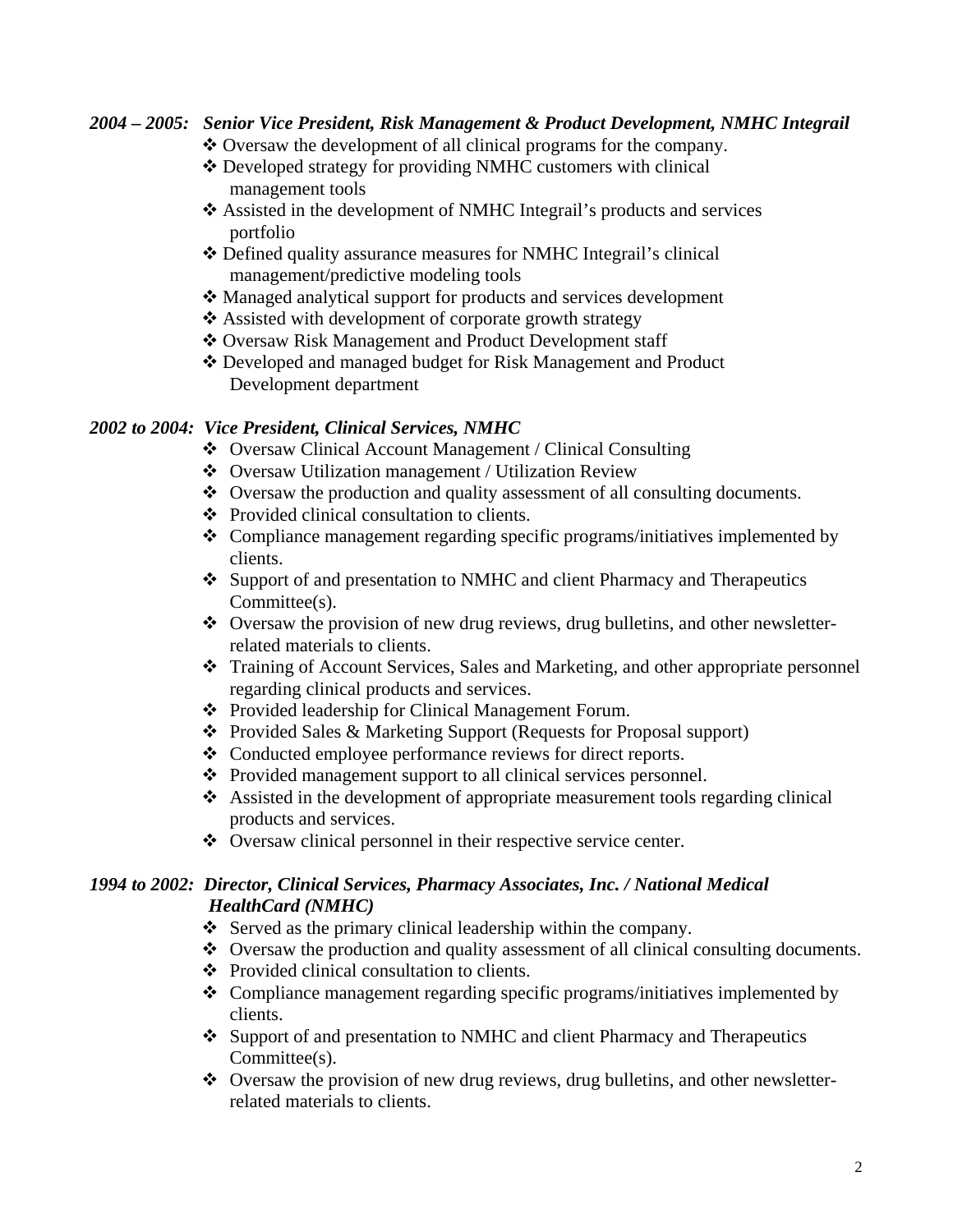- Training of Account Services, Sales and Marketing, and other appropriate personnel regarding clinical products and services.
- Provided leadership for Clinical Management Forum.
- Provided Sales & Marketing Support (Requests for Proposal support)
- Developed and maintain budget for clinical services department.
- Conducted employee performance reviews for direct reports.
- Provided management support to all clinical services personnel.
- Assisted in the development of appropriate measurement tools regarding clinical products and services.
- Oversaw clinical personnel in their respective service center.

# *1993 – 2004: Staff Pharmacist, St. Vincent Infirmary Medical Center*

- Reviewed physician's orders for therapeutic appropriateness, drug-drug interactions, and consistency with hospital dispensing and formulary policies
- Processed physician's orders in hospital's computer system
- $\triangle$  Dispensed medications to patients
- $\triangleleft$  Compounded medications / IV admixtures for patients
- Conducted pharmacokinetic dosing recommendations per hospital protocol
- \* Provided consultation to physicians, nurses, and other healthcare professionals
- Provided periodic in-services to nursing personnel
- Conducted routine inspections of nursing units as a part of JCHO requirements

## *1984 – 1993: Regional Pharmacy Supervisor, Fred's Pharmacies*

- ❖ Assisted in locating potential pharmacy acquisitions
- Contributed to pro-forma evaluations of potential acquisitions
- Managed acquisitions and pharmacy relocations into chain store locations
- Managed compliance with state pharmacy board inspections
- $\div$  Secured pharmacy staffing for pharmacies in region
- $\triangle$  Developed and managed budget for regional portion of pharmacy division
- Provided in-pharmacy clinical support including dispensing and patient counseling
- **❖** Performed employee evaluations

## *1983 – 1985: Staff Pharmacist, St. Vincent Infirmary Medical Center*

- Reviewed physician's orders for therapeutic appropriateness, drug-drug interactions, and consistency with hospital dispensing and formulary policies
- Processed physician's orders in hospital's computer system
- $\triangle$  Dispensed medications to patients
- $\triangleleft$  Compounded medications / IV admixtures for patients
- Conducted pharmacokinetic dosing recommendations per hospital protocol
- Provided consultation to physicians, nurses, and other healthcare professionals
- Provided periodic in-services to nursing personnel
- Conducted routine inspections of nursing units as a part of JCHO requirements

## **CERTIFICATIONS / MEMBERSHIPS:**